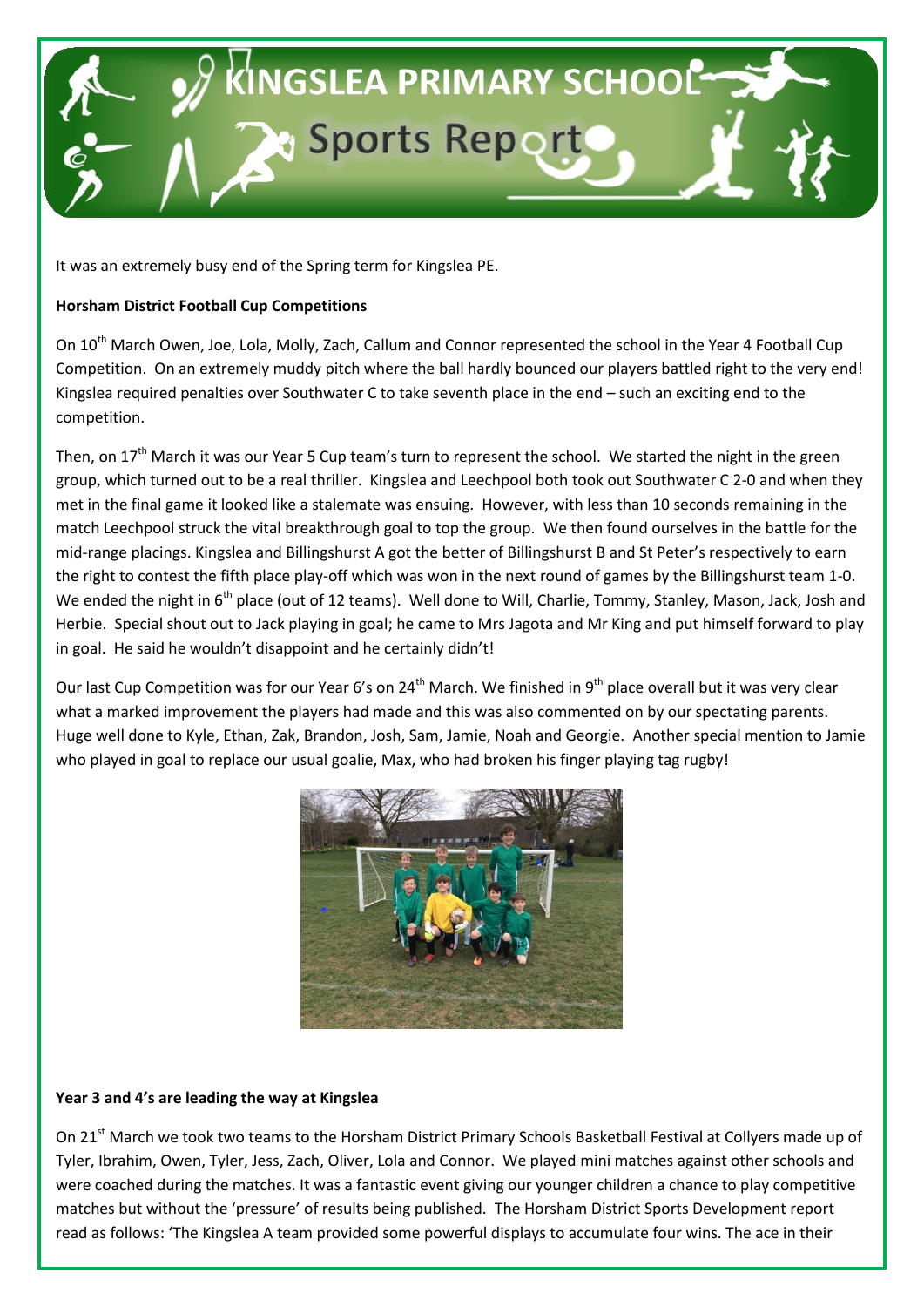pack was a female player; her name was Lola, she was a showgirl. Yes, Lola demonstrated real star quality on court with her passing, movement and deadly shooting. Definitely one to watch for the future.' Well done to all of our basketball players – they are all ones to watch!

Keeping on the year 3/4 road, on 28<sup>th</sup> March we took two teams to an introductory Tag Rugby Festival at Collyers. Again, this was another opportunity for our younger members of the school to represent and play against other schools without the 'pressure' of results and standings being announced. Our A team did not lose a single match and once our B team had got themselves together they went from strength to strength. Well done to; Luke, Callum, Oscar, Hollie. Samuel, Alfie, Tyler, Oliver, Joe, Sean, Lola, Lorcan, Connor and Molly.

Our final Year 3/4 event was the Horsham District Primary Schools Fun run which took place on 4<sup>th</sup> April in Horsham Park. We took 20 children; Connor, Samuel, Molly, Lola, Herbie, Amiel, Zuzanna, Joe, Tyler, Owen, Callum, Lorcan, Kyla, Oliver, Isaac, Matthew, Charlie, Luca, Charlie and Ben. The course was set up around the perimeter of Horsham Park which in total added up to a mile. There were staggered starts as the children could decide whether they wanted to run 1, 2 or 3 laps! There were 220 children at the event in total and whilst the children were waiting for their race or if they had already raced there were other activities for the children to have a go at. Disc golf, tug-owar, ultimate Frisbee – little time for the children to get bored! This event really highlighted our children's grit and determination. Amiel in particular was a real surprise! He'd tentatively planned to do two laps but gathered the confidence to take on all three and recorded a good time as he did so. Volunteer steward and running enthusiast Nick Jenkins commented, "This lad's pacing and engine was excellent for someone so young." Charlie W also smashed the two lap race coming in first position. Well done to all of our runners!



#### **Tag rugby**

On 14<sup>th</sup> March we took two teams to compete in the Horsham District Primary Schools Tag Rugby Competition which was held at Horsham Rugby Club and run by Collyers students as part of their PE/Leadership course they are doing. Josh, Matthew, Brandon, Georgie, Summer, Komal, Izzy, Jayan, Aaron, Ethan, Zak, Noah, Max, Sam, Jamie, Will and Josh all played really well but the competition was tough. All of our games were so close which proved quite stressful for the parent spectators who had come to watch. We are so lucky with how well supported our children are.

#### **Friendly Matches**

On 29<sup>th</sup> March we were invited to Greenway Academy to play a friendly 'High 5' Netball match. Luke, Lina, Winnie, Joe, Caoimhe, Oscar, Macey and Kyla were the team selected to take on the 'Greens'. We lost the match but the score was irrelevant. The most important factor of this friendly match was that it gave an opportunity for children to represent the school at netball who hadn't had a chance to yet and it was fantastic to see half of the team participating for the first time. Well done to all involved!